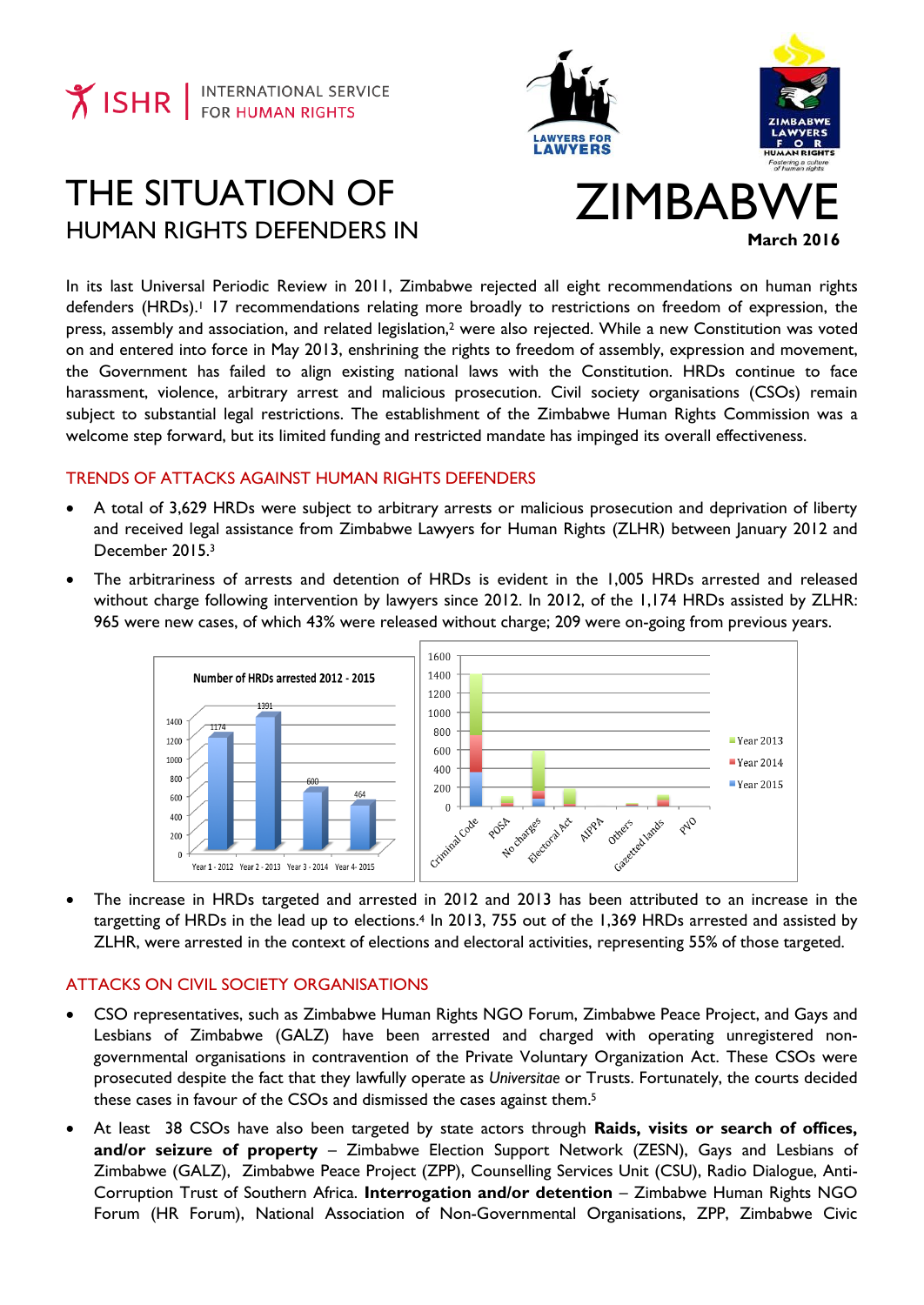Education Trust, Women of Zimbabwe Arise (WOZA), Center for Community Development Zimbabwe, Freedom to the Disabled Persons of Zimbabwe, Habakuk Trust, Legal Resources Foundation, Zimbabwe Rural Teachers Union. **Arrest and or prosecution of staff or members** – Katswe Sisterhood, Zimbabwe Human Rights Association, Election Resource Center (ERC), Bulawayo Agenda, Zimbabwe Rural Teachers Association, Masvingo Residents Trust, National Youth Development Trust, National Vendors Union of Zimbabwe, Media Monitoring Project of Zimbabwe, Zimbabwe National Students Union, HR Forum, International Socialist Organisation, CSU, Christian Alliance, Sexual Rights Center, Masvingo Residents Trust, Chitungwiza Residents Trust, Combined Harare Residents Association, Resource Governance Watch, Chiadzwa Development Trust, Hwange Residents and Local Governance Community Capacity Building and Development Trust. **Disruption of activities and other threats** - Zimbabwe Congress of Trade Unions, WOZA, GALZ, Heal Zimbabwe Trust. **Torture and brutal attacks on staff or members** - ZLHR, Occupy Africa Unity Square. **Media attacks (including hate speech)** - Crisis in Zimbabwe Coalition, ZLHR, ZPP, ZESN, ERC.

None of these listed CSOs, or their staff, which were arrested, have ultimately been prosecuted.

# LEGAL RESTRICTIONS FACED BY HUMAN RIGHTS DEFENDERS

- The Constitution of Zimbabwe came into force in May 2013, and contains expansive protections for fundamental rights. It enshrines the rights to freedom of assembly, freedom to demonstrate and petition, freedom of expression, freedom of the media, freedom of movement, as well as political rights.<sup>6</sup> However, restrictive laws not aligned to the new Constitution, set out below, are selectively applied to restrict the activities of HRDs. Such laws cause individuals and organisations to censor themselves or engage in selective and thorough reviews before placing any information in the public domain.<sup>7</sup>
- Vague and broad provisions of the Criminal Law (Codification and Reform) Act (Criminal Code) are administered to limit the activities of HRDs. Between January 2013 and December 2015, a total of 1,407 HRDs were charged with violating various provisions of the Criminal Code; of whom 587 were released without charge.<sup>8</sup> The Criminal Code criminalises insulting of the office or person of the President (Section 33), uttering words which are likely to undermine policing authority (Section 177), and communicating falsehoods prejudicial to the State (section 31). While the Constitutional Court has recently struck down criminal defamation and insult offences contained within the Criminal Code,<sup>9</sup> authorities continue to apply these offences to restrict the right to freedom of expression.<sup>10</sup>
- The Public Order and Security Act (POSA), which regulates public gatherings, demonstrations, and marches, continues to be applied to disrupt the activites of HRDs and CSOs. The POSA requires notification for 'public gatherings'; places restrictions on speech and advocacy activity, especially where the speech or advocacy is critical of government policy or focused on politically unpopular causes; and requires written notice of five to seven days in advance of a demonstration. In addition the police often 'misinterpret' these provisions and harass members of opposition political parties and CSOs who hold private meetings by requiring that they notify the police every time they want to hold a meeting even if it does not constitute a public gathering.<sup>11</sup>
- The Electoral Act is also applied to criminalise the work of HRDs and political opposition. Offences including destroying election campaign material are often used against HRDs, even in non-election periods; as well general harrassment of those critical of the ruling party.<sup>12</sup> In October 2012 and June 2013, there were amendments to the Electoral Act, which sought to bar CSOs from conducting any form of voter education, without accreditation from the Zimbabwe Electoral Commission.<sup>13</sup>

## HUMAN RIGHTS DEFENDERS FACING PARTICULAR RISK

#### *Women human rights defenders*

- Women of Zimbabwe Arise (WOZA) members are subject to targeted attacks. On 14 and 15 February 2013, 189 WOZA members were arrested following peaceful Valentine's Day demonstrations in Bulawayo and Harare.<sup>14</sup> On 19 and 20 September 2013 WOZA members were beaten and arrested at a demonstration marking International Day of Peace.<sup>15</sup> On 13 February 2014, in reliance on POSA, police violently dispersed a protest of hundreds of WOZA members petitioning parliament over Zimbabwe's economic situation. 16
- On 4 December 2013, police arrested 37 members of Katswe Sisterhood, along with three children, who were participating in a peaceful gathering as part of the 16 days of activism against gender based violence.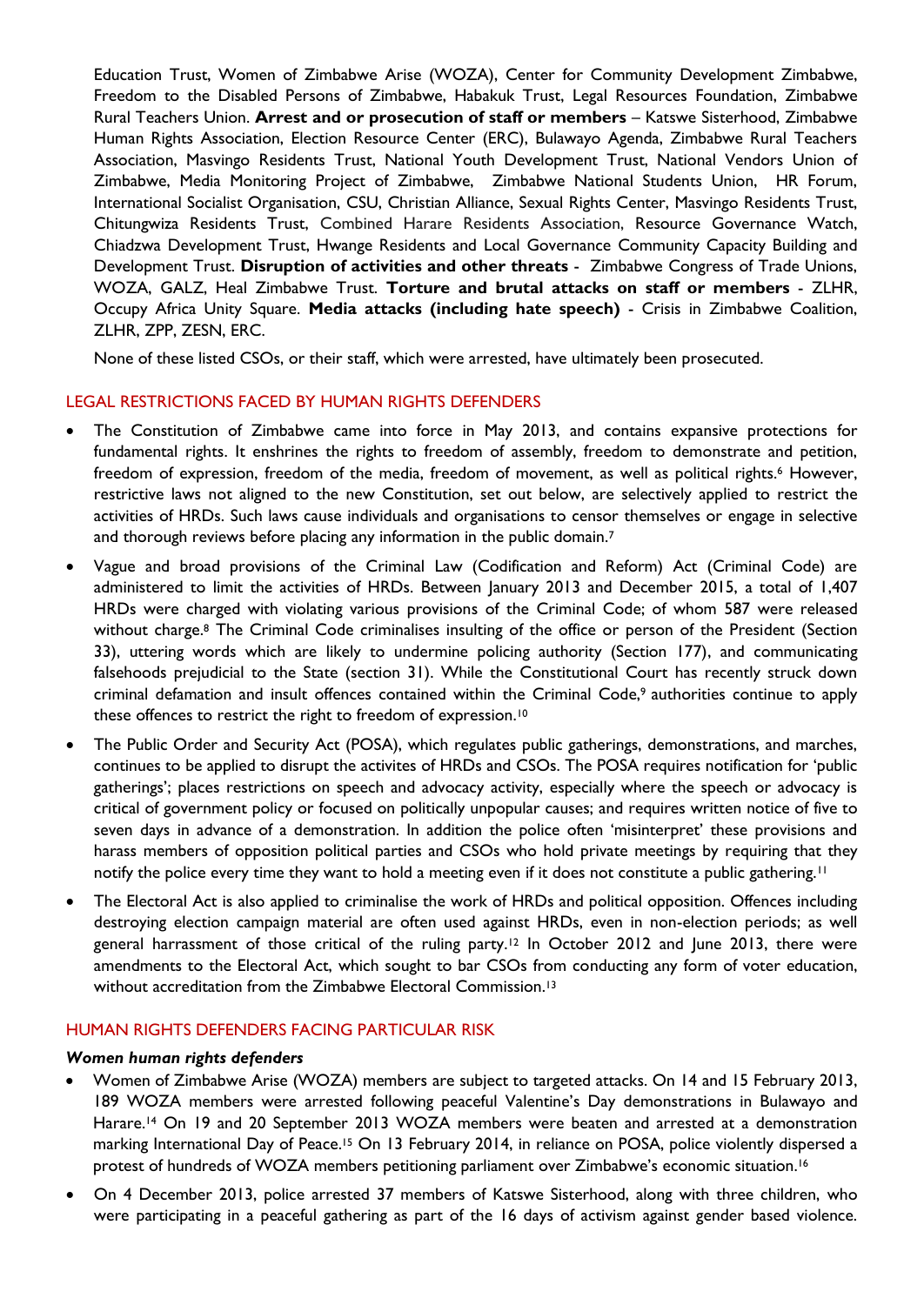They were accused of violating section 25 of the POSA –a failure to notify the police of their intention to participate in a gathering. The women were later released after receiving a caution and warning.<sup>17</sup>

# *LGBTI human rights defenders*

- Gross failings to implement Constitutional protections and international law, including the rights to nondiscrimination; liberty and security of the person; privacy; freedom and expression and thought; association; and peaceful assembly, have led to continued attacks on the LGBTI community.<sup>18</sup>
- On 11 August 2012, police detained 44 members of Gays and Lesbians Zimbabwe (GALZ). Following their release, police visited those members at their homes and places of work.<sup>19</sup> On 20 August 2012, police occupied the GALZ offices for six hours, confiscating documents and computers; the second raid in one month. Police and security forces have continually refused to investigate crimes committed against the LGBTI community. In 12 December 2014, 12-armed men invaded GALZ's private Christmas party injuring 35 people with chains, sjamboks and long sticks. No investigation or arrest was made.<sup>20</sup>

### *Pro-democracy human rights defenders*

- In April 2014, more than 12 pro-democracy HRDs were arrested for participating in peaceful protests in Masvingo.<sup>21</sup>
- Democracy activists from Occupy Africa Unity Square were repeatedly arrested, detained, harassed, brutally assaulted and tortured by police throughout 2014 and 2015, <sup>22</sup> including the reported torture and disappearance of pro-democracy activist Itai Dzamara on 9 March 2015. 23
- In 2012 Paul Chizuze a pro-democracy HRD was disappeared. To date he has not been located.<sup>24</sup>

### *Journalists*

- Journalists in Zimbabwe face particular risks owing to criminal offences of defamation and slander formerly contained within the Zimbabwe Criminal Code. Notwithstanding that these offences have been abolished, ZLHR continue to receive reports of harassment and detention for publishing stories critiquing the Zimbabwe Government or its representatives.
- In 2012, there was a noticeable increase in the harassment of independent journalists. On 8 October 2012, two Daily News editors were arrested in connection with a report claiming that parliamentarian Munyaradzi Kereke may have faked his family's abduction for political purposes.<sup>25</sup>
- At least 17 journalists were detained in 2013. In the lead up to the 2013 election at least four journalists were attacked.<sup>26</sup>
- In April 2014, the editor of NewsDay was charged with violating the Zimbabwe Criminal Code after the organisation published allegations that the police were responsible for the death of a child. Additional journalists were arrested in June 2014 in connection with this incident; and NewsDay's offices were illegally searched in the process.<sup>27</sup>
- In November 2015, three Sunday Mail journalists were charged with slander under the Criminal Code for publishing a story implicating an unnamed police officer and other officials in the poisoning of elephants. 28

#### *Lawyers*

- Lawyers promoting human rights and access to justice are harassed. ZLHR have received numerous reports of arrest, detention and abuse from lawyers; often associated with their client's cause.
- On 16 March 2013, human rights lawyer Beatrice Mtetwa was arrested and charged with obstructing justice. In November 2014, she was found not guilty due to lack of evidence; the prosecution appealed this decision, which was subsequently rejected by the court.<sup>29</sup>
- On 7 November 2014, a ZLHR lawyer was brutally assaulted by police for representing Itai Dzamara (a democracy activist referred to above). The lawyer suffered a broken arm and required medical treatment.<sup>30</sup>
- On 8 May 2014 human rights lawyer, Trust Maanda, was questioned on charges of obstructing the course of justice for serving police with 'Notices of Intention to Sue' concerning allegations his clients were tortured.<sup>31</sup>